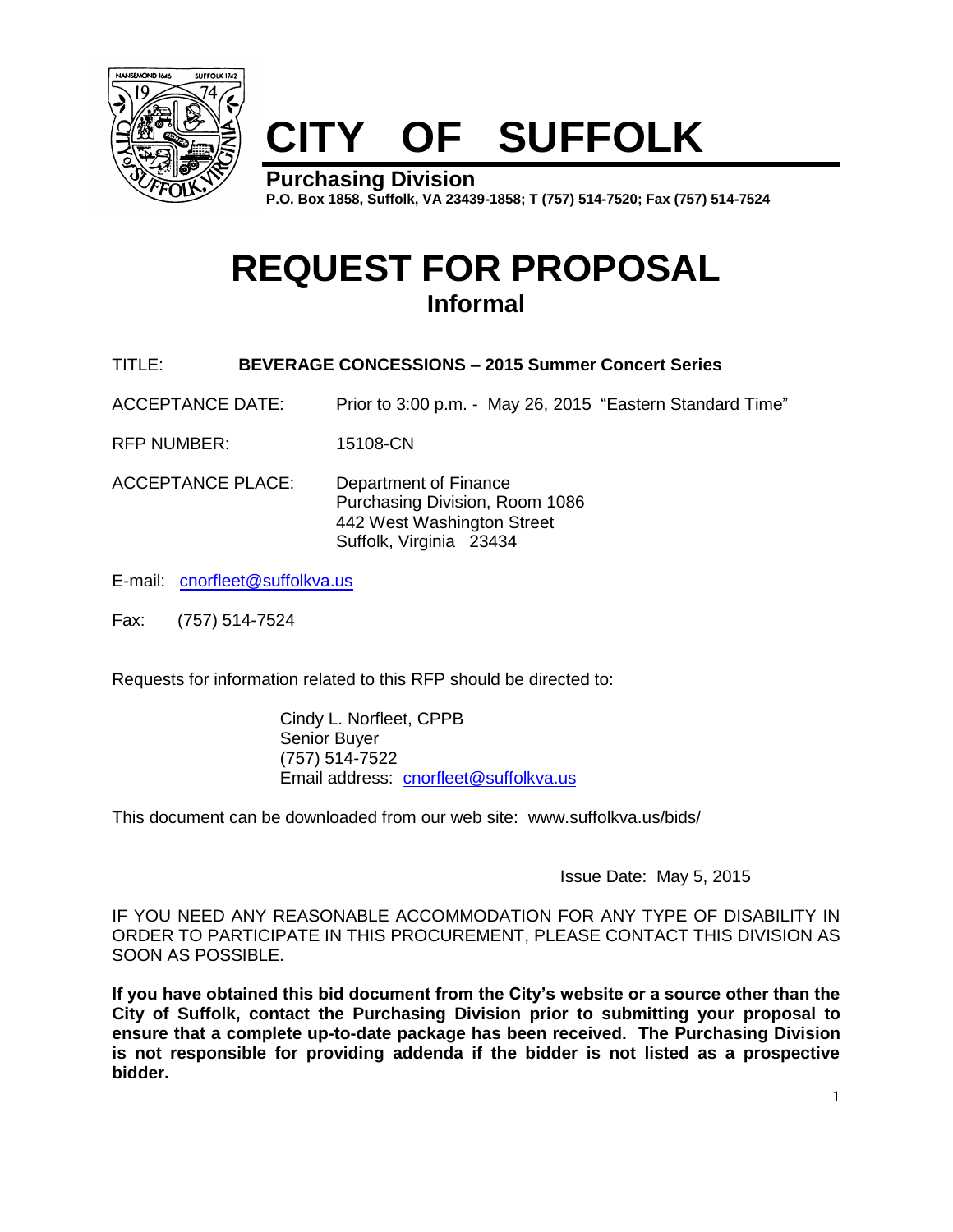## **Informal REQUEST FOR PROPOSAL**

**BEVERAGE CONCESSIONS - 2015 Summer Concert Series** 

Prepared by Cindy Norfleet, CPPB, Senior Buyer

Date: May 5, 2015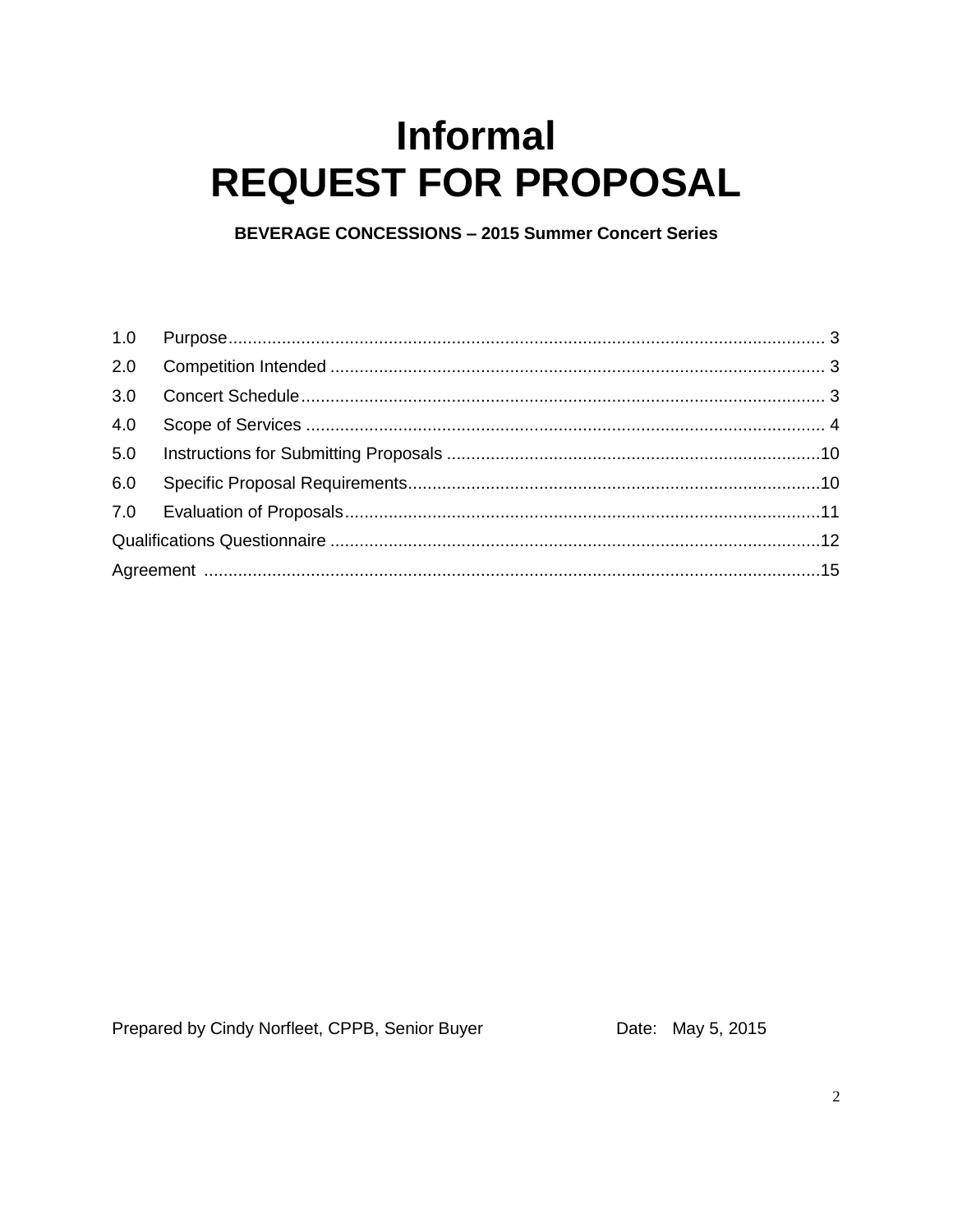#### **1.0 PURPOSE**

The City of Suffolk's Department of Parks and Recreation will hold its annual summer concert series on Friday afternoons beginning June 20, 2015. These events will be held on a weekly basis through August 22, 2015 with the first four (4) events to be held at Constant's Wharf Park and Marina and the second series of four (4) events to be held at Bennett's Creek Park.

Additional event will include The Stars and Stripes Spectacular scheduled for July  $4<sup>th</sup>$  at the Constant's Wharf Park and Marina.

It is the intent of the City to provide a means for qualified service organizations to earn money for their organizations while providing beverage (alcoholic) concession services for one or more scheduled events; however, the City may determine that another source or option may better serve the City's needs for the provision of these services. The City, in its sole opinion, will determine which of these options will best suit its needs.

Participating groups/organizations must be non-profit under the 501C3 Internal Revenue Code.

#### **2.0 COMPETITION INTENDED**

It is the City's intent that this Request for Proposal (RFP) permits competition. It shall be the offeror's responsibility to advise the Senior Buyer in writing if any language requirement, specification, etc., or any combination thereof, inadvertently restricts or limits the requirements stated in this RFP to a single source. Such notification must be received by the Senior Buyer not later than five (5) days prior to the date set for bids to close.

#### **3.0 CONCERT SCHEDULE**

Concerts will include a TGIF series to be held Friday afternoons between the hours of 6:00 and 9:30 p.m. on the following dates: Bands will play  $6:30 - 9:30$  p.m.

| June 19   | SlapNation                  | Constant's Wharf            |
|-----------|-----------------------------|-----------------------------|
| June 26   | <b>Broke by Sunday</b>      | Constant's Wharf            |
| July 10   | The Rhythm Express Band     | Constant's Wharf            |
| July 17   | <b>Jack Flats</b>           | Constant's Wharf            |
| July 31   | The Deloreans               | <b>Bennett's Creek Park</b> |
| August 7  | Joe Gosman Band             | <b>Bennett's Creek Park</b> |
| August 14 | <b>Wesley Spangler Band</b> | <b>Bennett's Creek Park</b> |
| August 21 | <b>Tidewater Drive Band</b> | <b>Bennett's Creek Park</b> |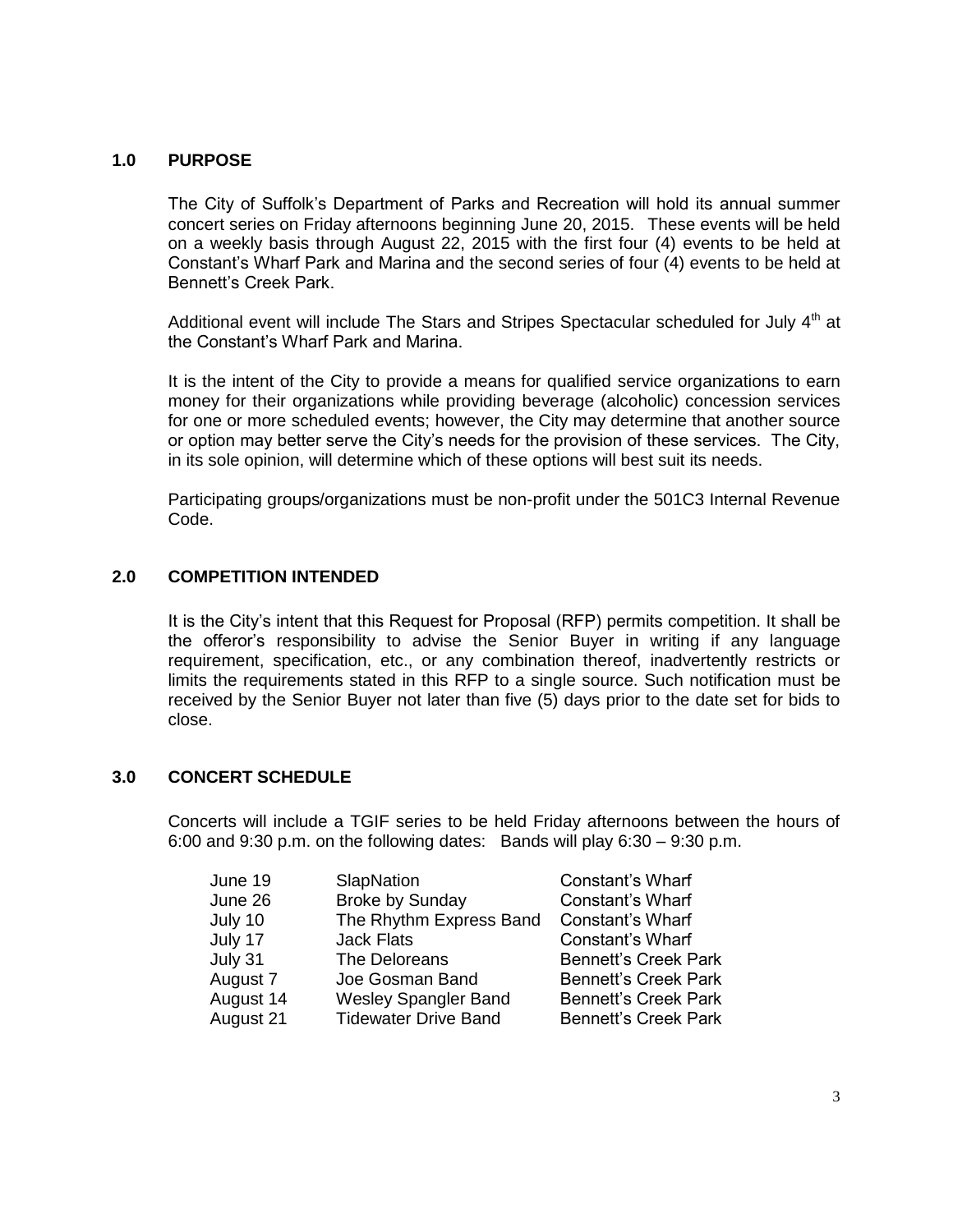Beverage servers will also be needed to provide concessions at the following events:

July 4 Stars and Stripes Spectacular Constant's Wharf Affirmative Groove

The City reserves the right to extend the program in order to make up rained-out concerts or host additional concerts.

**ADDITIONAL EVENTS**: Should the Department of Parks and Recreation require beverage servers for additional events not yet scheduled, servers will be chosen from the list of approved servers selected via this Request for Proposal. Interested service group(s) will be chosen to serve based on their availability of the date of the event; group names will be placed in a container and randomly selected for each additional event.

#### **4.0 SCOPE OF SERVICES**

Service requirements are described below. Concession participants may be required to view a training film concerning the serving of alcoholic beverages at a location designated by the Department of Parks and Recreation. The viewing will be verified by Parks and Recreation staff.

#### 4.1 Organization Responsibilities

a. Organization membership must be sufficient enough to ensure adequate manpower at each event. Club membership must provide a minimum of four (4) members on-site for each event. Two (2) additional servers (for a total of six {6} servers) will be required for the June 19th event. Eight (8) members (four {4} members per each of two {2} tents) will be required for the July 4<sup>th</sup> event. Failure to provide requested manpower may jeopardize involvement of the organization with future concerts/special events. Persons working for the service organization must be at least 21 years of age.

The organization must designate an on-site supervisor for each event.

- b. Organizations must obtain alcoholic beverage license prior to event. Application for license may be obtained through the Department of Alcohol and Beverage Control. License fee is \$55.00. It is the responsibility of the organization to obtain an ABC permit.
- c. Organizations are required to report to the site with adequate staffing capability not later than one-half  $(½)$  hour prior to the event, regardless of the weather, unless previously notified. Failure to do so will be considered insufficient manpower.
- d. Inform all organization members of policies, procedures, and ABC regulations.
- e. No free beer is to be given to anyone to include members of the participating organization.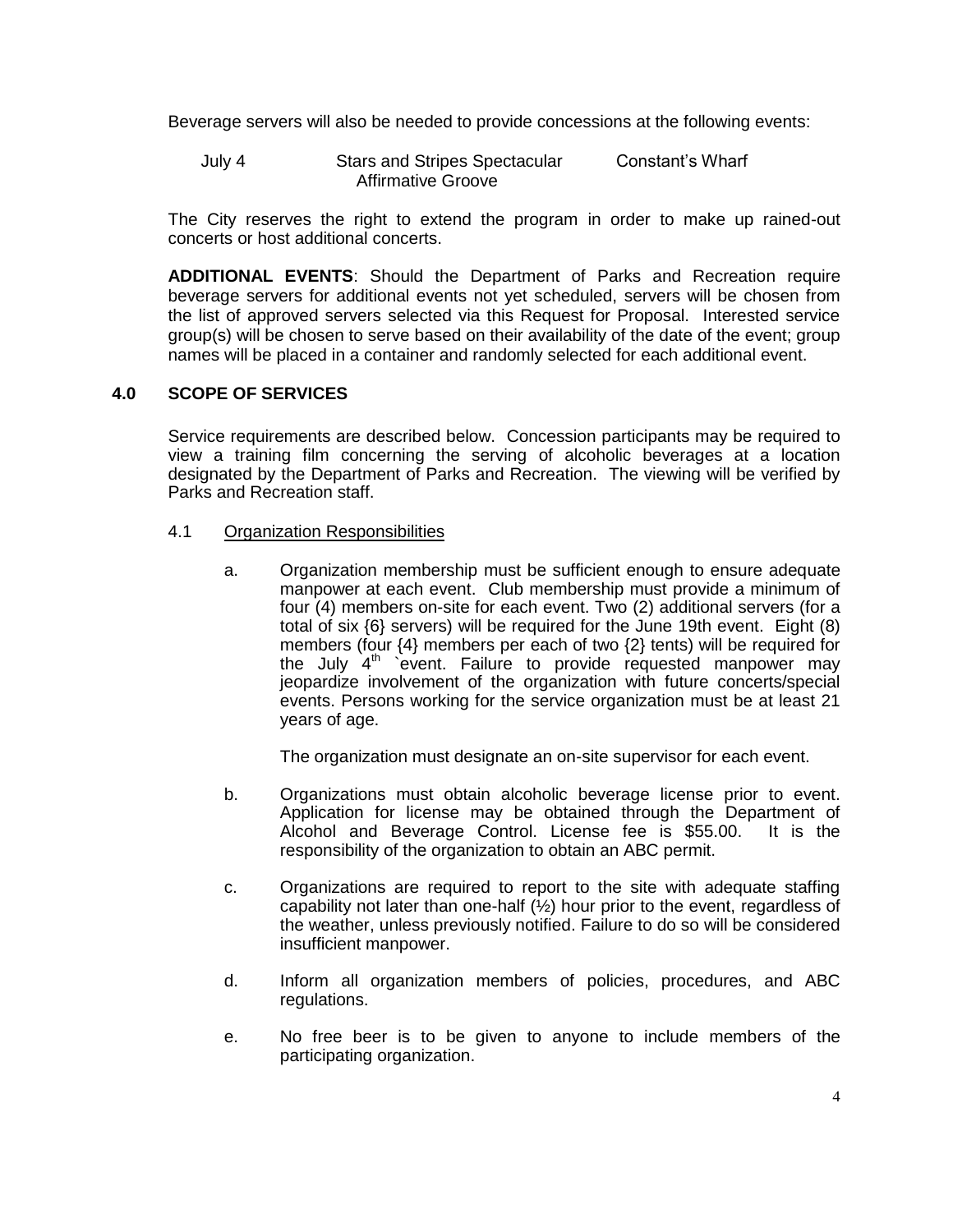- f. Check for proper identification/valid wristband/hand stamp to ensure minors are not served.
- g. Dispense beer. No more than two (2) alcoholic beverages may be served to any individual at one time.
- h. Scrutinize all persons purchasing alcoholic beverages to prevent serving anyone perceived to be intoxicated.
- j. If requested, verify ticket sales and amount for deposit with a representative of the Department of Parks and Recreation at the conclusion of the event.
- j. Participate with a Department of Parks and Recreation representative in pre- and post- event inventory of beverage products and tickets.
- k. Provide the Department of Parks and Recreation with a certificate of liability insurance naming the City of Suffolk as additionally insured.
- l. Volunteers participating in the sale and distribution of alcoholic beverages shall not consume alcohol during the event.

#### 4.2 The Department of Parks and Recreation Responsibilities:

- a. Oversees enforcement of ABC regulations.
- b. Determines hours of concession operation.
- c. Determines sale price of beverage products.
- d. Determines when and where to tap beer kegs.
- e. Determines cancellation of an event due to weather or other factors.
- f. Counts monies received and deposits collected money into the City's bank.
- g. Provides tables, stage, tent, fencing, chairs, tickets and ticket receptacles.
- 4.3 Beer Sales Ticket Sales

In order to minimize waiting lines at the beer and concession stations, tickets for beer will be sold at separate locations by the Department of Parks and Recreation staff. The following is a list of procedures/policies regarding ticket sales:

- a. There will be **NO REFUND** for unused tickets. Unused tickets are not transferable to another date.
- b. **NO MONIES are to be collected at the concession location**. All tickets received at the concession location are to be deposited in the ticket receptacle.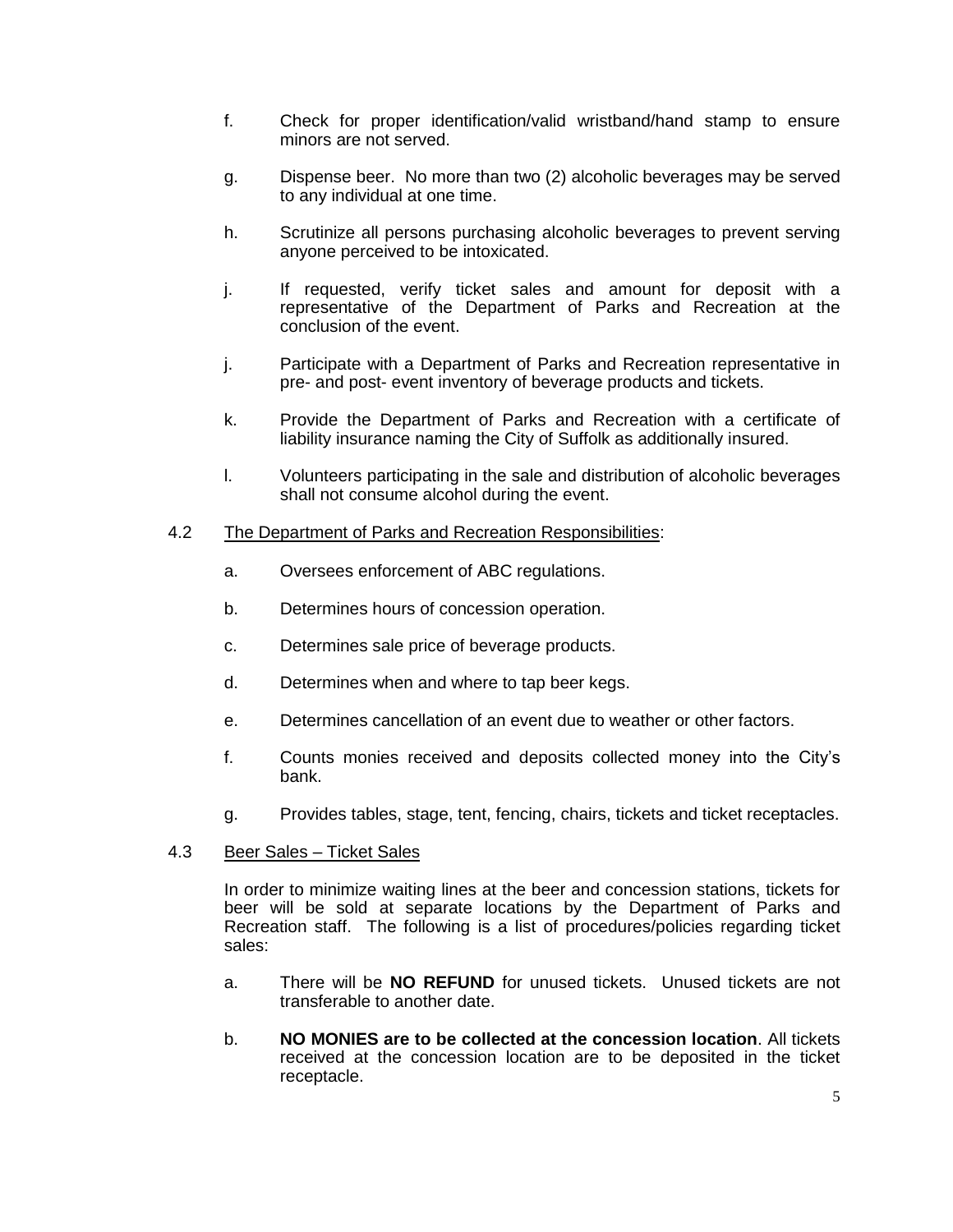- c. Ticket buyers may purchase any number of tickets at one time; however, **no more than two (2) beverages** will be served to an individual at one time.
- d. At the conclusion of ticket sales, a representative of the Department of Parks and Recreation, along with a security officer, will gather all remaining (unsold) tickets and monies collected to complete the inventory and accounting procedures. All monies will be handled by City employees; one volunteer from the service organization may observe the process.

#### 4.4 ABC Guidelines for Alcohol Concessions

- a. All persons buying and consuming alcoholic beverages MUST have a **VALID WRIST BAND or HAND STAMP**.
- b. Be familiar with the appearance of a **VALID WRIST BAND or HAND STAMP**. No other wrist band/hand stamp or form of identification will be accepted.
- c. Ask for proper identification even with wrist band if you are unsure of age. Obtain security assistance if a problem should arise.
- d. **DO NOT** serve anyone who appears **INTOXICATED**.

#### e. **No more than two (2) beverages can be sold to any individual at one time**.

- f. Serving alcohol to a minor (under age 21) or to an intoxicated individual is illegal and can lead to an ABC summons and arrest.
- g. Provide **NO FREE BEER** to anyone.
- h. These rules must be enforced at all times.
- i. Violations of the above rules may result in the dismissal of service club.

#### 4.5 Compensation

Compensation to the service organization will be forty percent (40%) of the average net profit divided among the participating organizations to be dispensed in two (2) checks--—one issued at the conclusion of the June events and the second issued at the end of the August events.

#### 4.6 Insurance Requirements

**Insurance**: The successful bidder shall procure, maintain, and provide proof of, insurance coverage's for injuries to persons and/or property damage as may arise from or in conjunction with, the work performed on behalf of the City by the bidder, his agents, representatives, employees or subcontractors. Proof of coverage as contained herein shall consist of all policies, endorsements,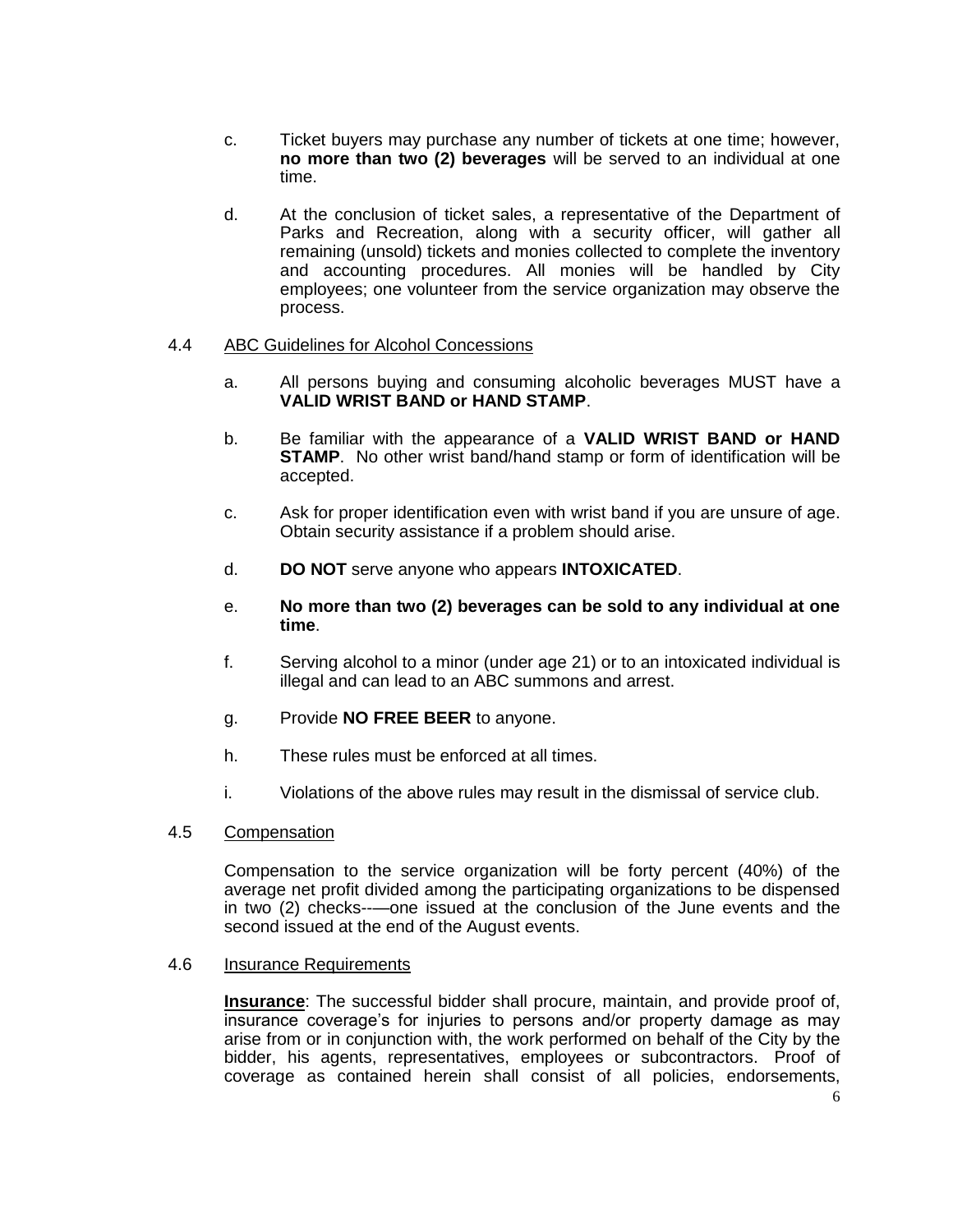declaration pages, and certificates of insurance and shall be submitted fifteen (15) days prior to the commencement of work, and such coverage shall be maintained by the offeror for the duration of the contract period; for occurrence policies. Claims made policies must extend reporting period for two (2) years after expiration date.

a. General Liability

Coverage shall be as broad as Commercial General Liability form including Products/Completed Operations.

1. Minimum Limits

General Liability: \$2,000,000 General Aggregate Limit \$2,000,000 Products & Completed Operations Aggregate Limit \$1,000,000 Personal and Advertising Injury \$1,000,000 Each Occurrence Limit \$ 100,000 Fire Damage Limit \$ 5,000 Medical Expense Limit

b. Automobile Liability

Coverage sufficient to cover all vehicles owned, used, or hired by the offeror, his agents, representatives, employees or subcontractors.

1. Minimum Limits

Automobile Liability (any vehicle):

\$1,000,000 Combined Single Limit

- \$ 5,000 Medical Expense Limit
- c. Workers' Compensation

Limits as required by the Workers' Compensation Act of Virginia. Employers Liability, \$100,000/\$500,000/\$100,000

d. Umbrella/Excess Liability

\$2,000,000 umbrella/excess liability coverage

- e. Coverage Provisions
	- 1. All deductibles or self-insured retention shall appear on the declaration pages, endorsements, and/or policies provided.
	- 2. The City of Suffolk, its officers/officials, employees, agents and volunteers shall be added as "additional insured" as their interests may appear. A copy of all endorsements, declaration pages, and policies that address additional insured shall be provided. This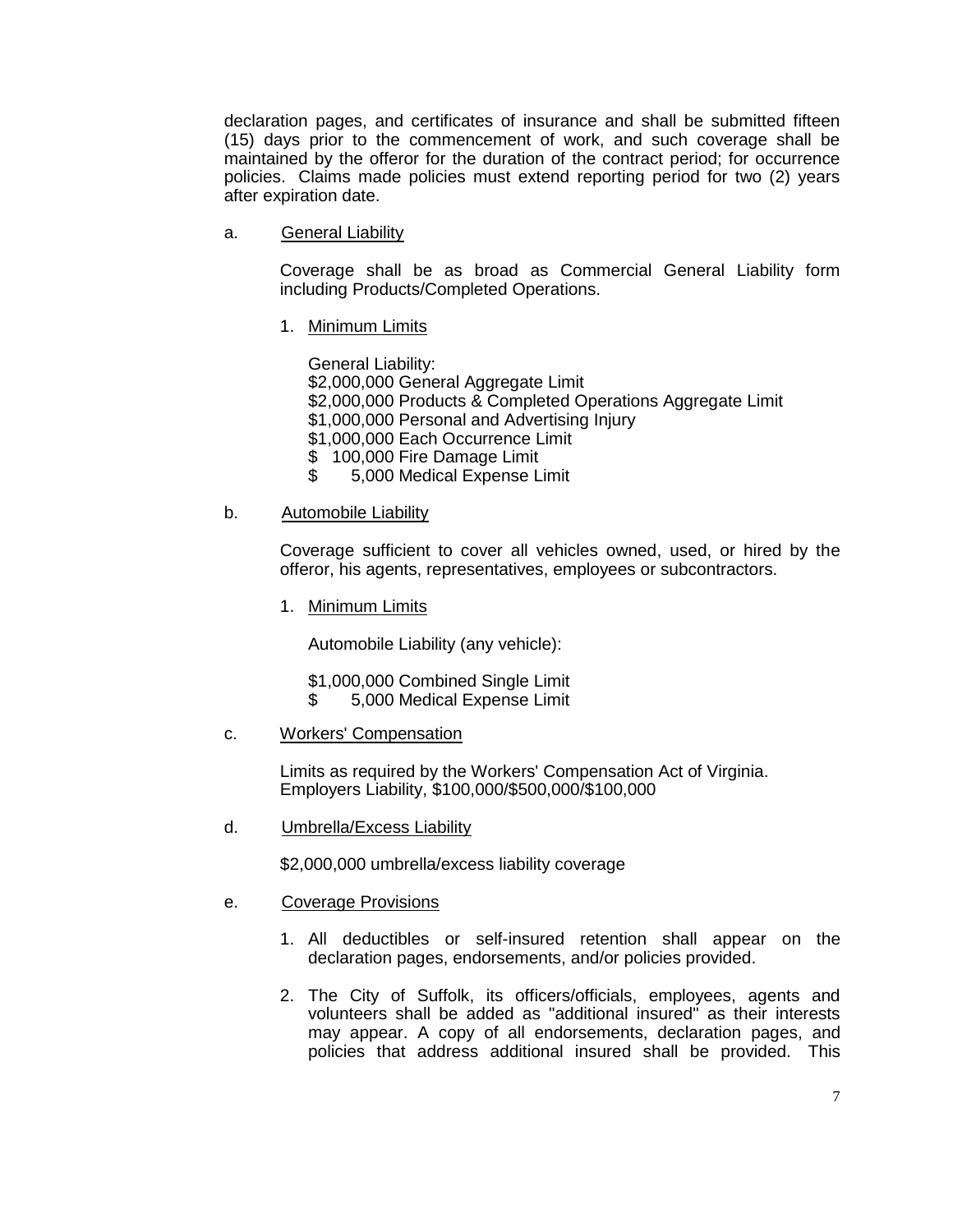provision does not apply to Professional Liability or Workers' Compensation/Employers' Liability.

- 3. The offeror's insurance shall be primary under any applicable insurance or self-insurance maintained by the City.
- 4. Shall provide thirty (30) days written notice to the City before any cancellation, suspension, or void of coverage is effective.
- 5. All coverages for subcontractors of the offeror shall be subject to all of the requirements stated herein.
- 6. Failure to comply with any reporting provisions of the policy(s) shall not affect coverage provided the City, its' officers/officials, agents, employees and volunteers.
- 7. The insurer shall agree to waive all rights of subrogation against the City, its' officers/officials, agents, employees or volunteers for any act, omission or condition of premises which the parties may be held liable by reason of negligence.
- 8. The offeror shall furnish the City with all certificates of insurance and additional insured endorsements. All documents are to be signed by a person authorized by the insurance company(s) to bind coverage on its' behalf, if executed by a broker, notarized copy of authorization to bind, or certify coverage must be attached.
- 9. All insurance shall be placed with insurers maintaining an A.M. Best rating of no less than an A:VII. If A.M. Best rating is less than A:VII or self-insured-pool, approval must be received from City's Risk Manager.

All coverages designated herein shall be as broad as the Insurance Services Office (ISO) forms filed for use with the Commonwealth of Virginia.

#### 4.7 Safety

All contractors and subcontractors performing services for the City are required and shall comply with all Occupational Safety and Health Administration (OSHA), State and City Safety and Occupational Health Standards and any other applicable rules and regulations. Also all contractors and subcontractors shall be held responsible for the safety of their employees and any unsafe acts or conditions that may cause injury or damage to any persons or property within and around the work site area under this contract.

#### 4.8 Anti-Discrimination

By submitting their bids, bidders certify to the City that they will conform to the provisions of the Federal Civil Rights Act of 1964, as amended, as well as the Virginia Fair Employment Contracting Act of 1975, as amended, where applicable, the Virginians with Disabilities Act, the Americans with Disabilities Act and 2.2-4311 of the Virginia Public Procurement Act (VPPA). If the award is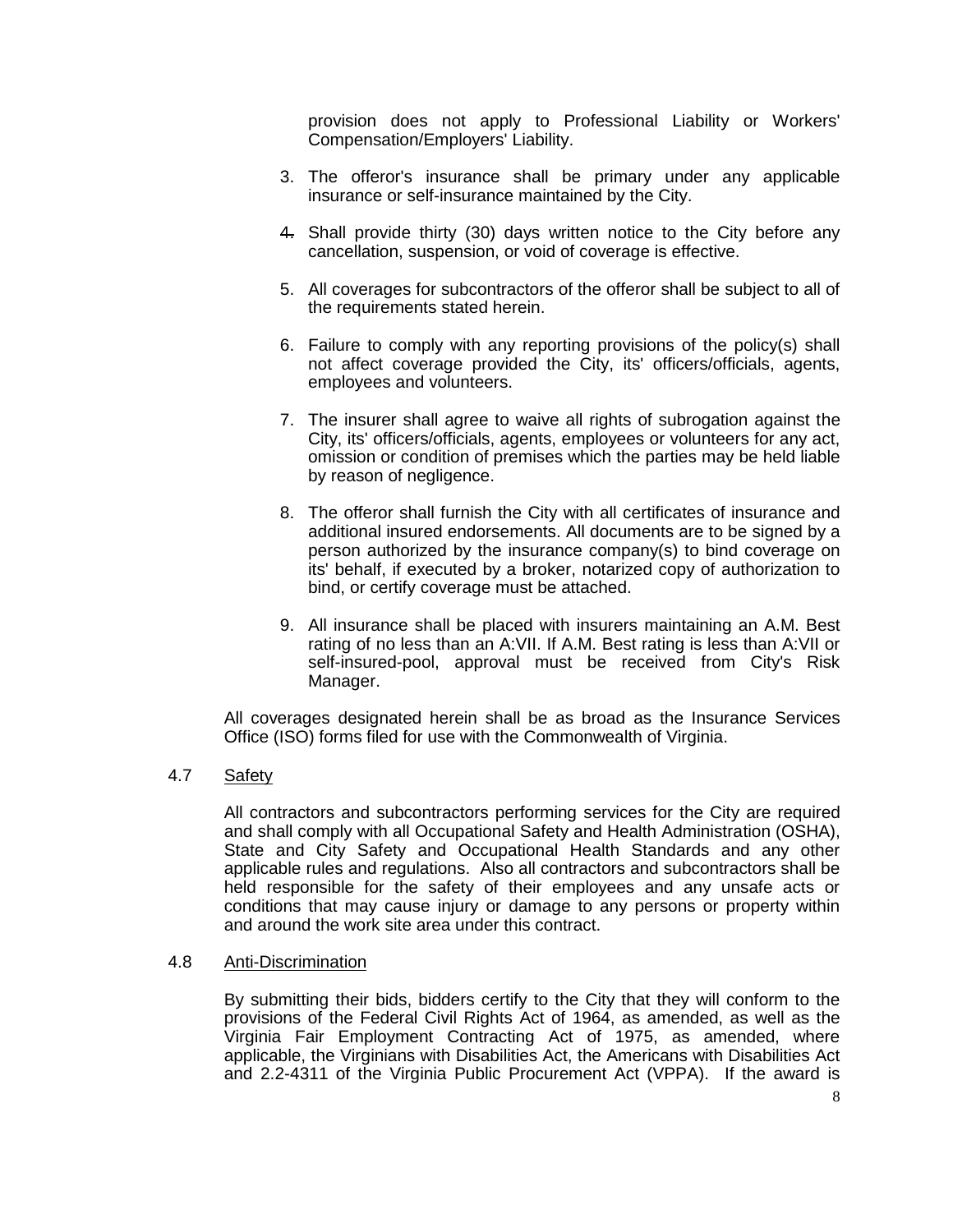made to a faith-based organization, the organization shall not discriminate against any recipient of goods, services, or disbursements made pursuant to the contract on the basis of the recipient's religion, religious belief, refusal to participate in a religious practice, or on the basis of race, age, color, gender or national origin and shall be subject to the same rules as other organizations that contract with public bodies to account for the use of the funds provided; however, if the faith-based organization segregates public funds into separate accounts, only the accounts and programs funded with public funds shall be subject to audit by the public body. (Code of Virginia 2.2.4343.1E).

In every contract over \$10,000 shall include the following provisions:

- 1. During the performance of this contract, the contractor agrees as follows:
	- a. The contractor will not discriminate against any employee or applicant for employment because of race, religion, color, sex, national origin, age, disability, service disabled veterans, or any other basis prohibited by state law relating to discrimination in employment, except where there is a bona fide occupational qualification reasonably necessary to the normal operation of the contractor. The contractor agrees to post in conspicuous places, available to employees and applicants for employment, notices setting forth the provisions of this nondiscrimination clause.
	- b. The contractor, in all solicitations or advertisements for employees placed by or on behalf of the contractor, will state that such contractor is an equal opportunity employer.
	- c. Notices, advertisements and solicitations placed in accordance with federal law, rule or regulation shall be deemed sufficient for the purpose of meeting these requirements.
- 2. The contractor will include the provisions of No. 1 above in every subcontract or purchase order over \$10,000, so that the provisions will be binding upon each subcontractor or vendor.

#### 4.9 Drug-Free Workplace

During the performance of this contract, the contractor agrees to (1) provide a drug-free workplace for the contractor's employees; (2) post in conspicuous place, available to employees and applicants for employment, a statement notifying employees that the unlawful manufacture, sale, distribution, dispensation, possession, or use of a controlled substance or marijuana is prohibited in the contractor's workplace and specifying the actions that will be taken against employees for violations of such prohibition; (3) state in all solicitation or advertisement for employees placed by or on behalf of the contractor that the contractor maintains a drug-free workplace; and (4) include the provisions of the foregoing clauses in every subcontract or purchase order of over \$10,000, so that the provisions will be binding upon each subcontractor or vendor.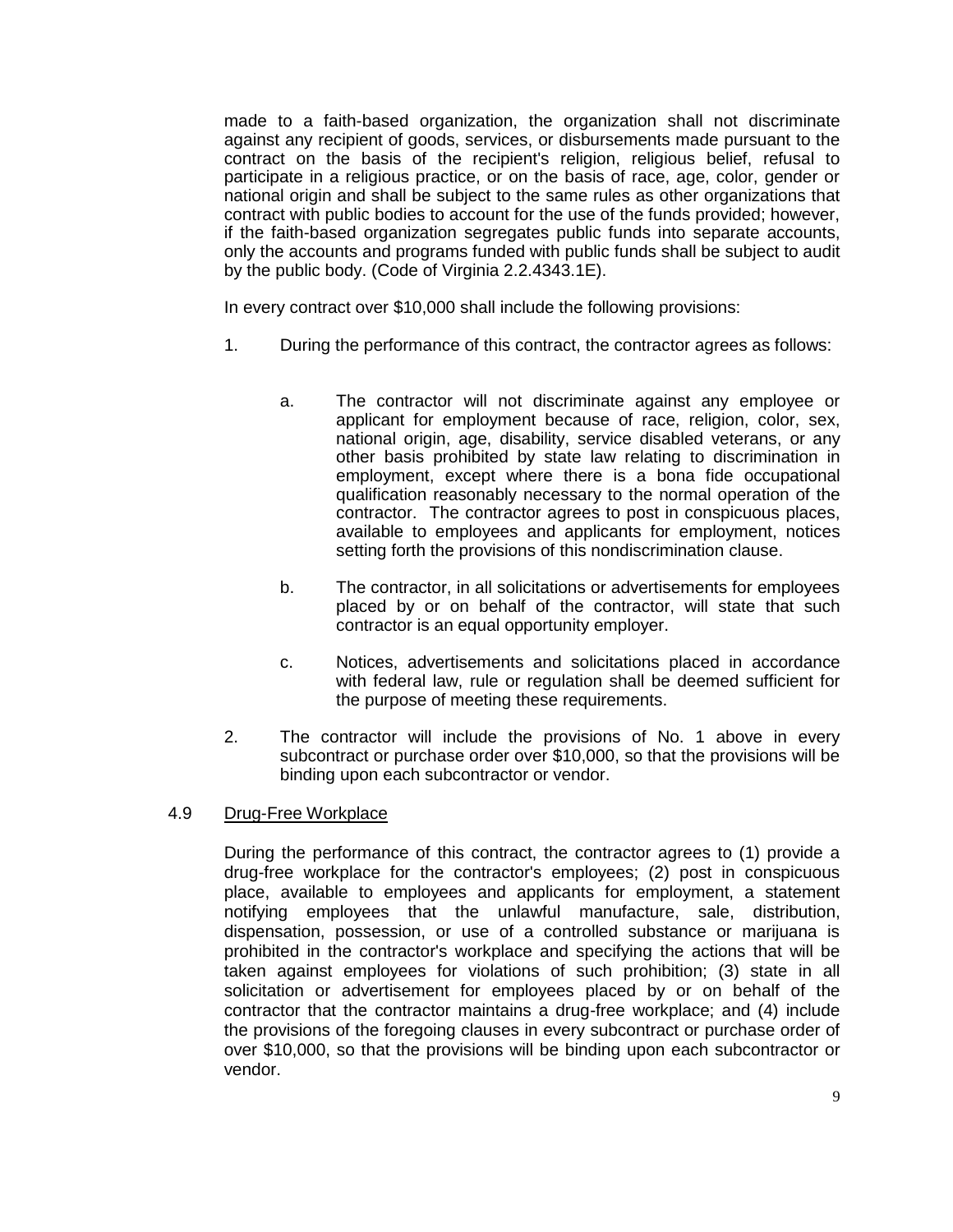For the purposes of this section, *"drug-free workplace"* means a site for the performance of work done in connection with a specific contract awarded to a contractor, the employees of whom are prohibited from engaging in the unlawful manufacture, sale, distribution, dispensation, possession or use of any controlled substance or marijuana during the performance of the contract.

#### **5.0 INSTRUCTIONS FOR SUBMITTING PROPOSALS**

#### 5.1 Submission of Proposals

Read the entire solicitation before submitting a proposal. Failure to read any part of this informal RFP shall not relieve any offeror from his or her contractual obligations. Proposals may be mailed to: P.O. Box 1858, Suffolk, Virginia 23439; hand delivered to 442 West Washington Street, Room 1086, Suffolk, Virginia 23434; faxed to (757) 514-7524; or e-mailed to [cnorfleet@suffolkva.us](mailto:cnorfleet@suffolkva.us)

#### 5.2 Questions and Inquiries

Questions and inquiries, both verbal and written, will be accepted from any and all organizations.

The Senior Buyer, Cindy Norfleet, is the designated authorized spokesperson for the City of Suffolk with respect to this RFP. Accordingly all questions and/or comments should be directed to her attention. The respondents to this RFP shall not contact, either directly or indirectly, any other employee or agent of the City regarding this RFP. This prohibition shall also extend to the Suffolk City Council and other elected City officials.

#### 5.3 Late Proposals

LATE proposals may not be considered. It is the offeror's responsibility to insure arrival prior to the acceptance time for the RFP.

#### 5.4 Rights of City

The City reserves the right to accept or reject all or any part of any proposal, waive informalities and award the contract to best serve the interest of the City.

#### **6.0 SPECIFIC PROPOSAL REQUIREMENTS**

The Offeror shall complete the attached *QUALIFICATIONS QUESTIONNAIRE* as thoroughly and detailed as necessary to allow the City of Suffolk to properly evaluate the Offeror's capabilities to provide the required services.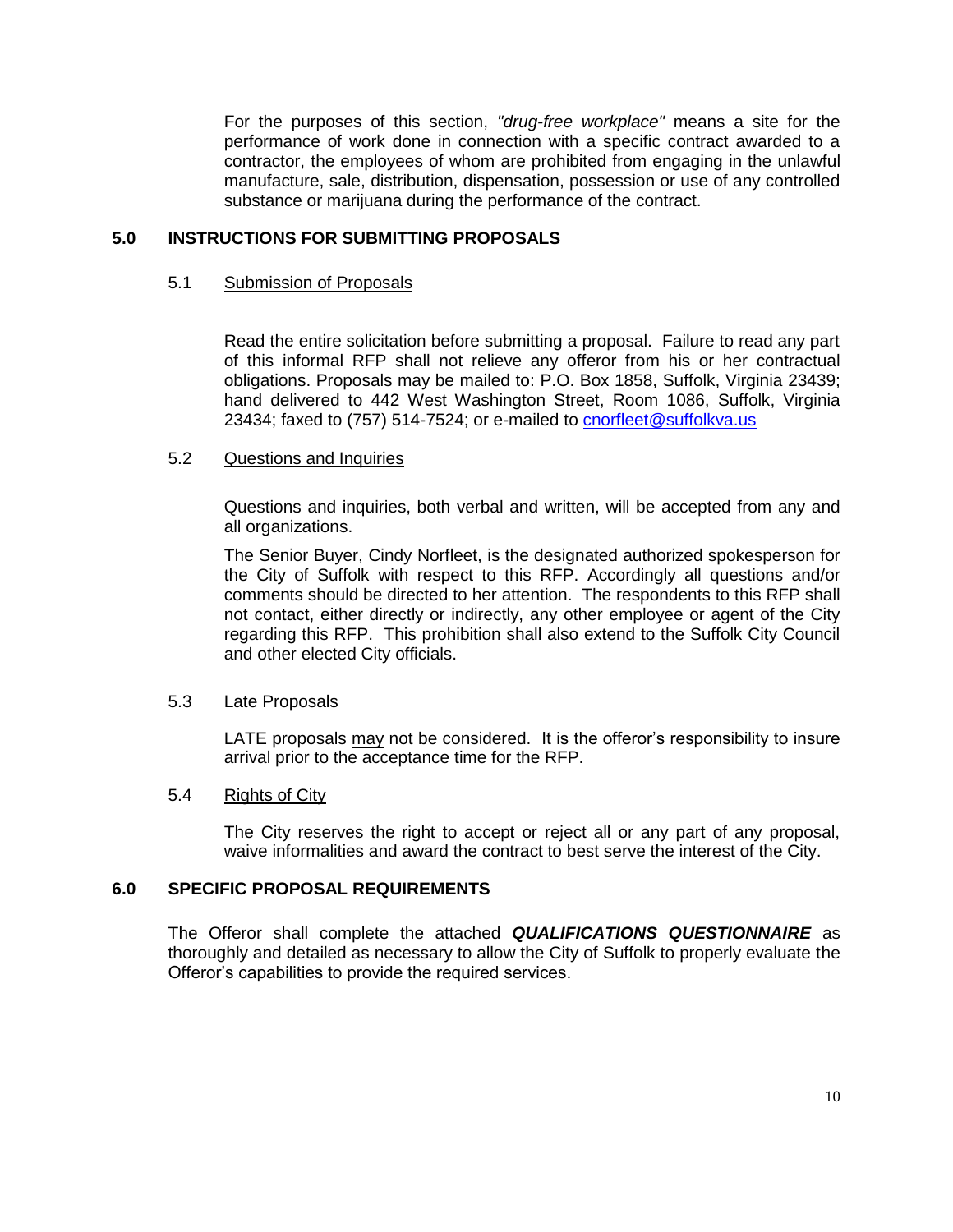#### **7.0 EVALUATION OF PROPOSALS**

Evaluation of the responses shall be by committee in accordance with the following criteria: availability of sufficient personnel; prior concession experience; community service activities; local affiliation; insurance coverage; and prior participation record with Parks and Recreation programs. In addition to these criteria, the City reserves the right to select organizations deemed fully qualified which create a mix to meet its goals of providing experienced organizations for the initial programs of the season, as well as providing opportunities for qualified organizations which have not previously participated.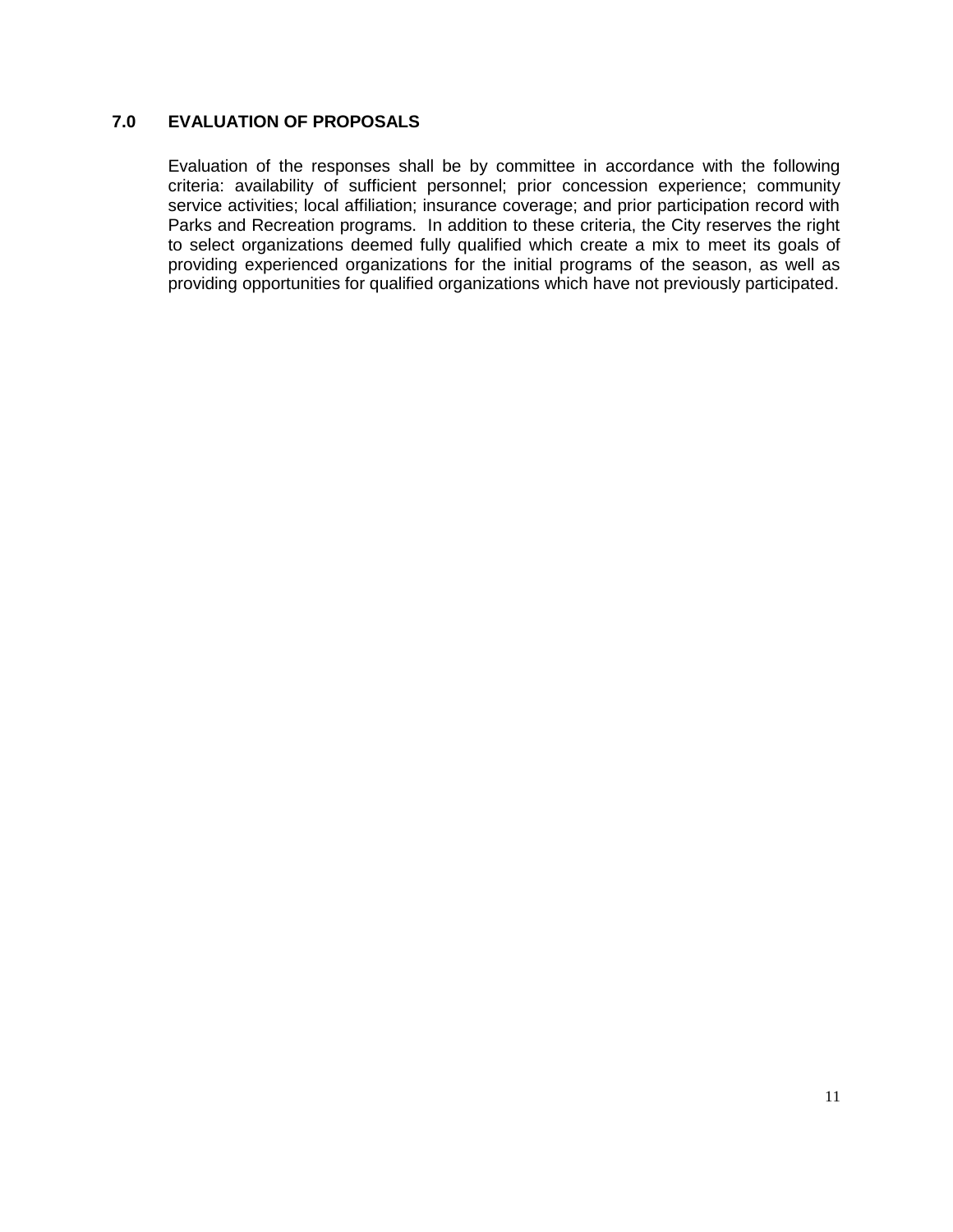## **QUALIFICATIONS QUESTIONNAIRE**

#### **BEVERAGE CONCESSIONS - 2015 Summer Concert Series**

| Name and phone number(s) for the following officers; designate ** primary contact<br>person: |
|----------------------------------------------------------------------------------------------|
|                                                                                              |
|                                                                                              |
|                                                                                              |
|                                                                                              |
| Classify your organization:                                                                  |
| Social _______ Charitable ______ Non-profit<br>$\overline{\phantom{a}}$                      |
|                                                                                              |
| What is the purpose of your organization?                                                    |
|                                                                                              |
|                                                                                              |
|                                                                                              |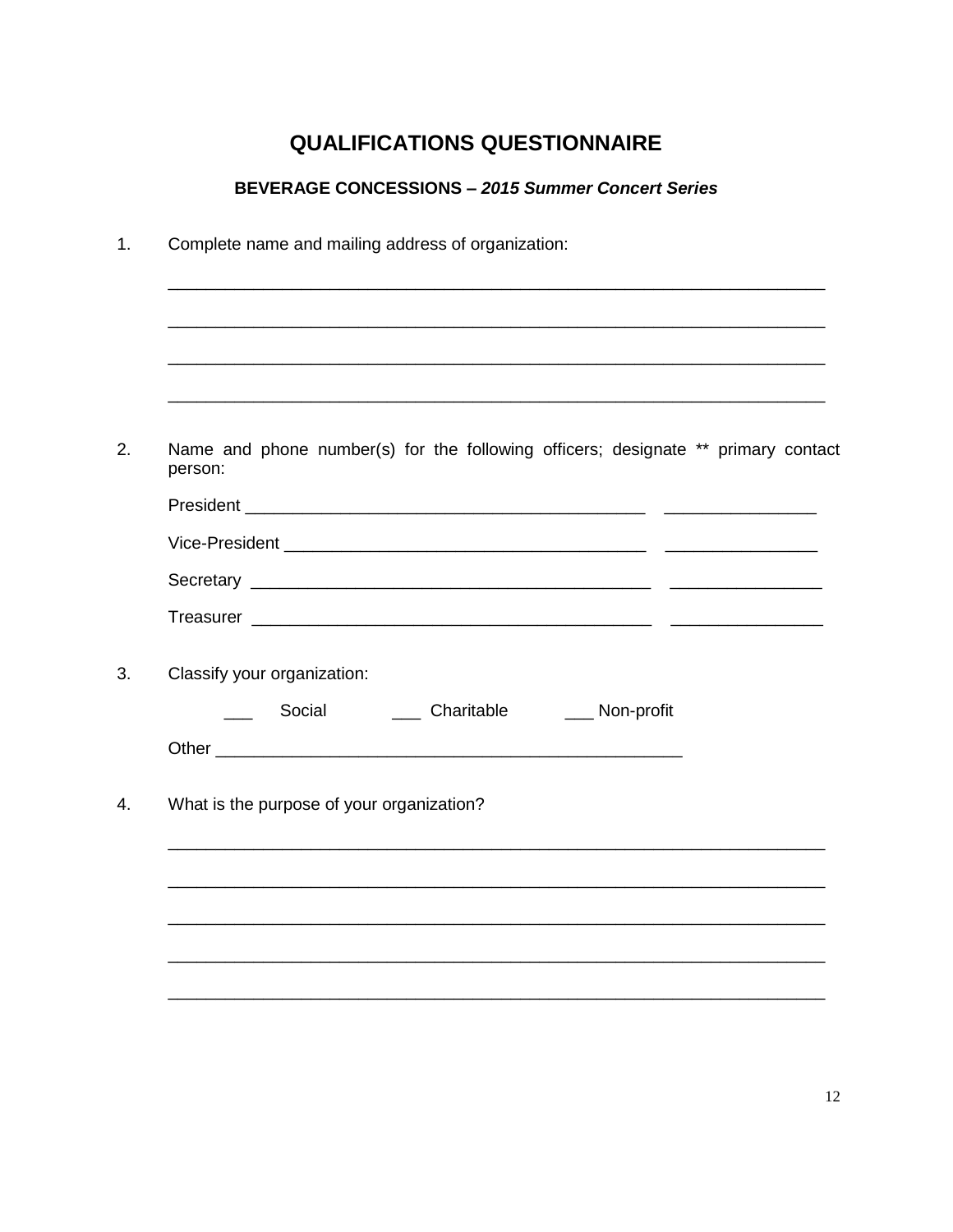- 5. How does your organization receive funds?
	- Membership Dues
	- \_\_\_ Fund raisers (provide examples) \_\_\_\_\_\_\_\_\_\_\_\_\_\_\_\_\_\_\_\_\_\_\_\_\_\_\_\_\_\_\_\_\_\_\_\_\_

Donations \*

\* Are donations received from National, State, Regional, or Local organizations (Chapters, City, United Way, etc.)? YES / NO

\_\_\_\_\_\_\_\_\_\_\_\_\_\_\_\_\_\_\_\_\_\_\_\_\_\_\_\_\_\_\_\_\_\_\_\_\_\_\_\_\_\_\_\_\_\_\_\_\_\_\_\_\_\_\_\_\_\_\_\_\_\_\_

If yes, please identify donors: \_\_\_\_\_\_\_\_\_\_\_\_\_\_\_\_\_\_\_\_\_\_\_\_\_\_\_\_\_\_\_\_\_\_\_\_\_\_\_

\_\_\_\_\_\_\_\_\_\_\_\_\_\_\_\_\_\_\_\_\_\_\_\_\_\_\_\_\_\_\_\_\_\_\_\_\_\_\_\_\_\_\_\_\_\_\_\_\_\_\_\_\_\_\_\_\_\_\_\_\_\_\_\_\_\_\_\_\_

6. Does your organization provide service to the Suffolk Community? (Indicate service or monetary donation to specific organizations which you assist, etc.)

\_\_\_\_\_\_\_\_\_\_\_\_\_\_\_\_\_\_\_\_\_\_\_\_\_\_\_\_\_\_\_\_\_\_\_\_\_\_\_\_\_\_\_\_\_\_\_\_\_\_\_\_\_\_\_\_\_\_\_\_\_\_\_\_\_\_\_\_\_

\_\_\_\_\_\_\_\_\_\_\_\_\_\_\_\_\_\_\_\_\_\_\_\_\_\_\_\_\_\_\_\_\_\_\_\_\_\_\_\_\_\_\_\_\_\_\_\_\_\_\_\_\_\_\_\_\_\_\_\_\_\_\_\_\_\_\_\_\_

\_\_\_\_\_\_\_\_\_\_\_\_\_\_\_\_\_\_\_\_\_\_\_\_\_\_\_\_\_\_\_\_\_\_\_\_\_\_\_\_\_\_\_\_\_\_\_\_\_\_\_\_\_\_\_\_\_\_\_\_\_\_\_\_\_\_\_\_\_

\_\_\_\_\_\_\_\_\_\_\_\_\_\_\_\_\_\_\_\_\_\_\_\_\_\_\_\_\_\_\_\_\_\_\_\_\_\_\_\_\_\_\_\_\_\_\_\_\_\_\_\_\_\_\_\_\_\_\_\_\_\_\_\_\_\_\_\_\_

\_\_\_\_\_\_\_\_\_\_\_\_\_\_\_\_\_\_\_\_\_\_\_\_\_\_\_\_\_\_\_\_\_\_\_\_\_\_\_\_\_\_\_\_\_\_\_\_\_\_\_\_\_\_\_\_\_\_\_\_\_\_\_\_\_\_\_\_\_

\_\_\_\_\_\_\_\_\_\_\_\_\_\_\_\_\_\_\_\_\_\_\_\_\_\_\_\_\_\_\_\_\_\_\_\_\_\_\_\_\_\_\_\_\_\_\_\_\_\_\_\_\_\_\_\_\_\_\_\_\_\_\_\_\_\_\_\_\_

\_\_\_\_\_\_\_\_\_\_\_\_\_\_\_\_\_\_\_\_\_\_\_\_\_\_\_\_\_\_\_\_\_\_\_\_\_\_\_\_\_\_\_\_\_\_\_\_\_\_\_\_\_\_\_\_\_\_\_\_\_\_\_\_\_\_\_\_\_

\_\_\_\_\_\_\_\_\_\_\_\_\_\_\_\_\_\_\_\_\_\_\_\_\_\_\_\_\_\_\_\_\_\_\_\_\_\_\_\_\_\_\_\_\_\_\_\_\_\_\_\_\_\_\_\_\_\_\_\_\_\_\_\_\_\_\_\_\_

7. What, if any, alcoholic beverage concessions has your organization sponsored or cosponsored within the last five (5) years?

8. When, if at all, has your organization sponsored or co-sponsored the beverage concession for a Parks and Recreation concert event?

9. Number of active members: \_\_\_\_\_\_\_\_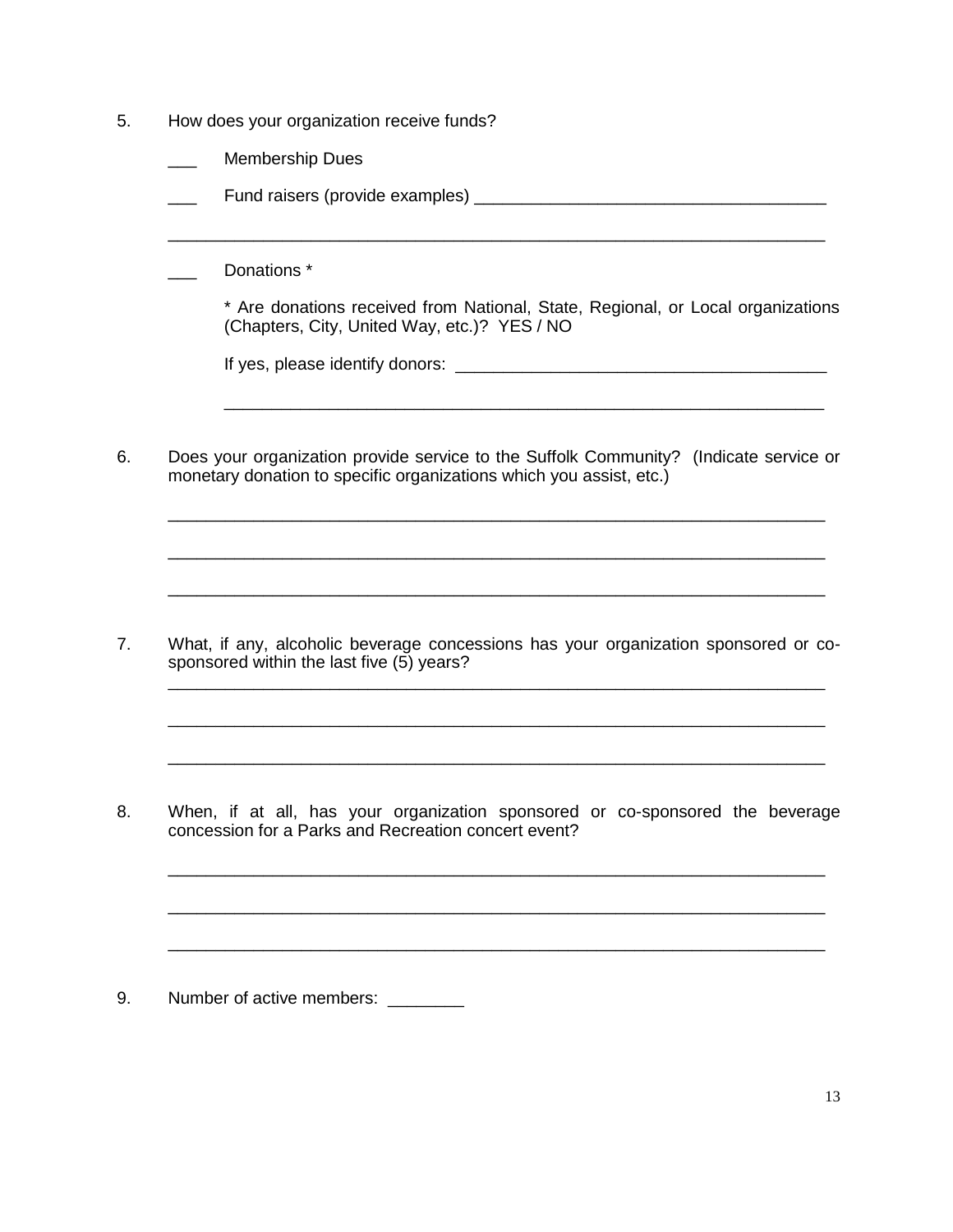10. Provide names of active members which are currently employed by the City of Suffolk in the Department of Parks and Recreation or Purchasing Division:

\_\_\_\_\_\_\_\_\_\_\_\_\_\_\_\_\_\_\_\_\_\_\_\_\_\_\_\_\_\_\_\_\_\_\_\_\_\_\_\_\_\_\_\_\_\_\_\_\_\_\_\_\_\_\_\_\_\_\_\_\_\_\_\_\_\_\_\_\_

\_\_\_\_\_\_\_\_\_\_\_\_\_\_\_\_\_\_\_\_\_\_\_\_\_\_\_\_\_\_\_\_\_\_\_\_\_\_\_\_\_\_\_\_\_\_\_\_\_\_\_\_\_\_\_\_\_\_\_\_\_\_\_\_\_\_\_\_\_

- 11. Proposed staffing for Summer Celebration would include approximately \_\_\_\_ members, \_\_\_\_\_\_spouses, \_\_\_\_\_\_\_other
- 12. Of the proposed member staffing, what percentage have had prior beverage concession experience?  $\%$
- 13. What insurance does your organization currently have?

| <b>Insurance Carrier:</b> |  |
|---------------------------|--|
|---------------------------|--|

General Liability Coverage Limits:

Bodily Injury \$ per occurrence

Property Damage \$ per occurrence

14. Your group is listed as a non-profit organization under the 501C3 Internal Revenue Code. \_\_\_\_\_\_Yes \_\_\_\_\_\_No (check one)

I certify that the information provided herein is true and correct and understand that falsification or misrepresentation of the requested information will be reason for the application to be rejected.

Further, I have read and understand the service requirements as presented herein and agree to provide service accordingly in compliance with rules and regulations of the Virginia Alcoholic Beverage Control Board.

Name (print or type) \_\_\_\_\_\_\_\_\_\_\_\_\_\_\_\_\_\_\_\_\_\_\_\_\_\_\_\_\_\_\_\_\_\_\_\_\_\_\_\_\_\_\_\_\_\_\_\_\_\_\_\_\_\_\_\_

Organization and Title \_\_\_\_\_\_\_\_\_\_\_\_\_\_\_\_\_\_\_\_\_\_\_\_\_\_\_\_\_\_\_\_\_\_\_\_\_\_\_\_\_\_\_\_\_\_\_\_\_\_\_\_\_\_\_

Signature and Date \_\_\_\_\_\_\_\_\_\_\_\_\_\_\_\_\_\_\_\_\_\_\_\_\_\_\_\_\_\_\_\_\_\_\_\_\_\_